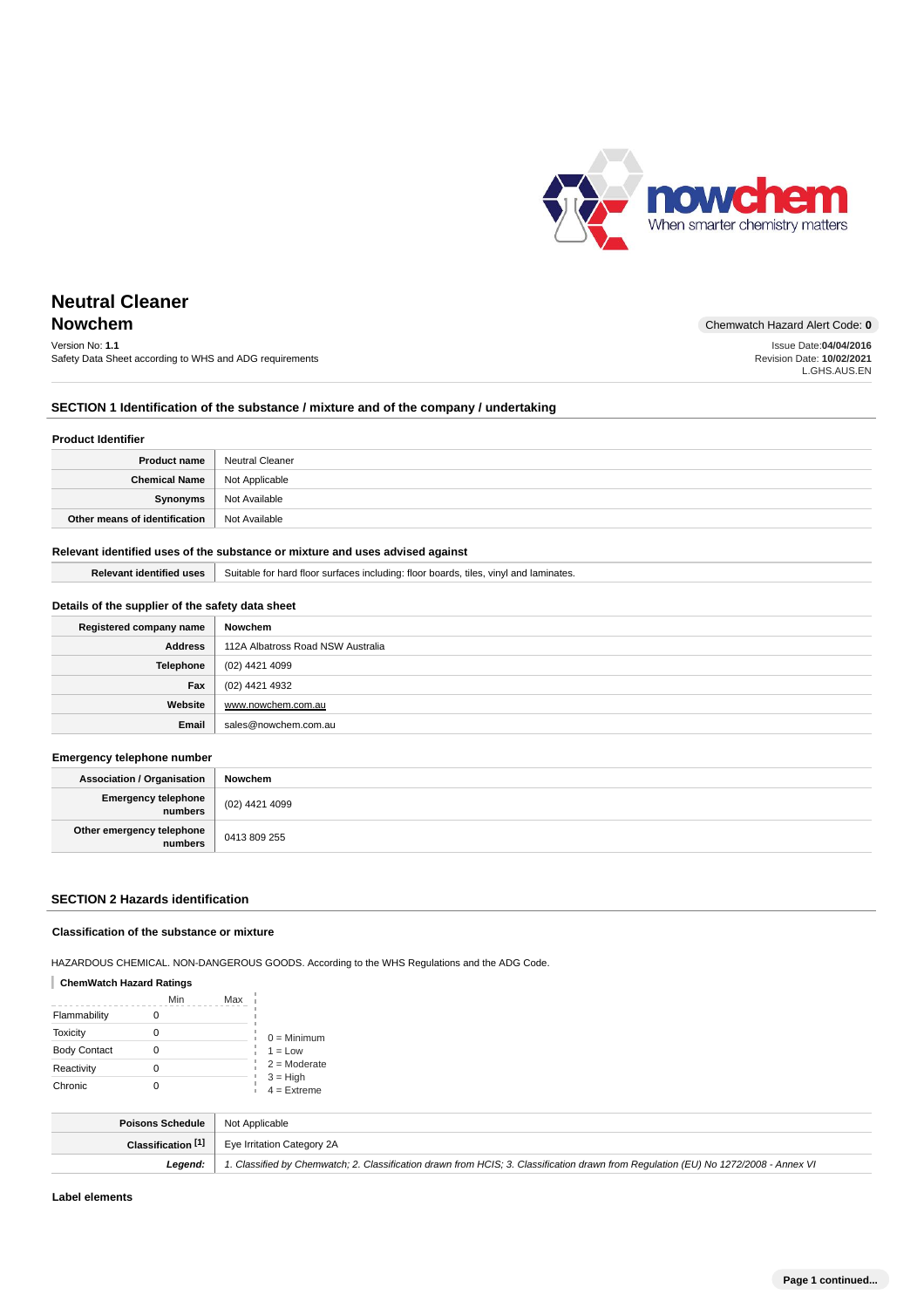| Hazard pictogram(s) |                |
|---------------------|----------------|
| <b>Signal word</b>  | <b>Warning</b> |
| Hazard statement(s) |                |

**H319** Causes serious eye irritation.

### **Precautionary statement(s) General**

| Proceeding in a concernation of the content of |                                                                       |  |
|------------------------------------------------|-----------------------------------------------------------------------|--|
| P <sub>101</sub>                               | If medical advice is needed, have product container or label at hand. |  |
|                                                | <b>P102</b>   Keep out of reach of children.                          |  |
| P <sub>103</sub>                               | Read carefully and follow all instructions.                           |  |

### **Precautionary statement(s) Prevention**

| P <sub>101</sub> | If medical advice is needed, have product container or label at hand. |  |
|------------------|-----------------------------------------------------------------------|--|
| P102             | Keep out of reach of children.                                        |  |
| P <sub>103</sub> | Read label before use.                                                |  |
| P280             | Wear protective gloves/eye protection when appropriate.               |  |

### **Precautionary statement(s) Response**

|           | <b>P305+P351+P338</b> FIF IN EYES: Rinse cautiously with water for several minutes. Remove contact lenses, if present and easy to do. Continue rinsing. |
|-----------|---------------------------------------------------------------------------------------------------------------------------------------------------------|
| P337+P313 | <sup>1</sup> If eye irritation persists: Get medical advice/attention.                                                                                  |

### **Precautionary statement(s) Storage**

Not Applicable

### **Precautionary statement(s) Disposal**

Not Applicable

### **SECTION 3 Composition / information on ingredients**

#### **Substances**

See section below for composition of Mixtures

### **Mixtures**

| <b>CAS No</b> | %[weight] | Name                        |
|---------------|-----------|-----------------------------|
| 7758-29-4     | < 10      | sodium tripolyphosphate     |
| 1300-72-7     | $<$ 10    | sodium xvlenesulfonate      |
| 9002-92-0     | <1        | lauryl alcohol, ethoxylated |
| 60-00-4       | <1        | <b>EDTA</b>                 |

### **SECTION 4 First aid measures**

### **Description of first aid measures**

| <b>Eye Contact</b>  | If this product comes in contact with eyes:<br>▶ Wash out immediately with water.<br>If irritation continues, seek medical attention.<br>▶ Removal of contact lenses after an eye injury should only be undertaken by skilled personnel. |
|---------------------|------------------------------------------------------------------------------------------------------------------------------------------------------------------------------------------------------------------------------------------|
| <b>Skin Contact</b> | If skin contact occurs:<br>Immediately remove all contaminated clothing, including footwear.<br>Flush skin and hair with running water (and soap if available).<br>Seek medical attention in event of irritation.                        |
| Inhalation          | If fumes, aerosols or combustion products are inhaled remove from contaminated area.<br>• Other measures are usually unnecessary.                                                                                                        |
| Ingestion           | Immediately give a glass of water.<br>First aid is not generally required. If in doubt, contact a Poisons Information Centre or a doctor.                                                                                                |

### **Indication of any immediate medical attention and special treatment needed**

Treat symptomatically.

### **SECTION 5 Firefighting measures**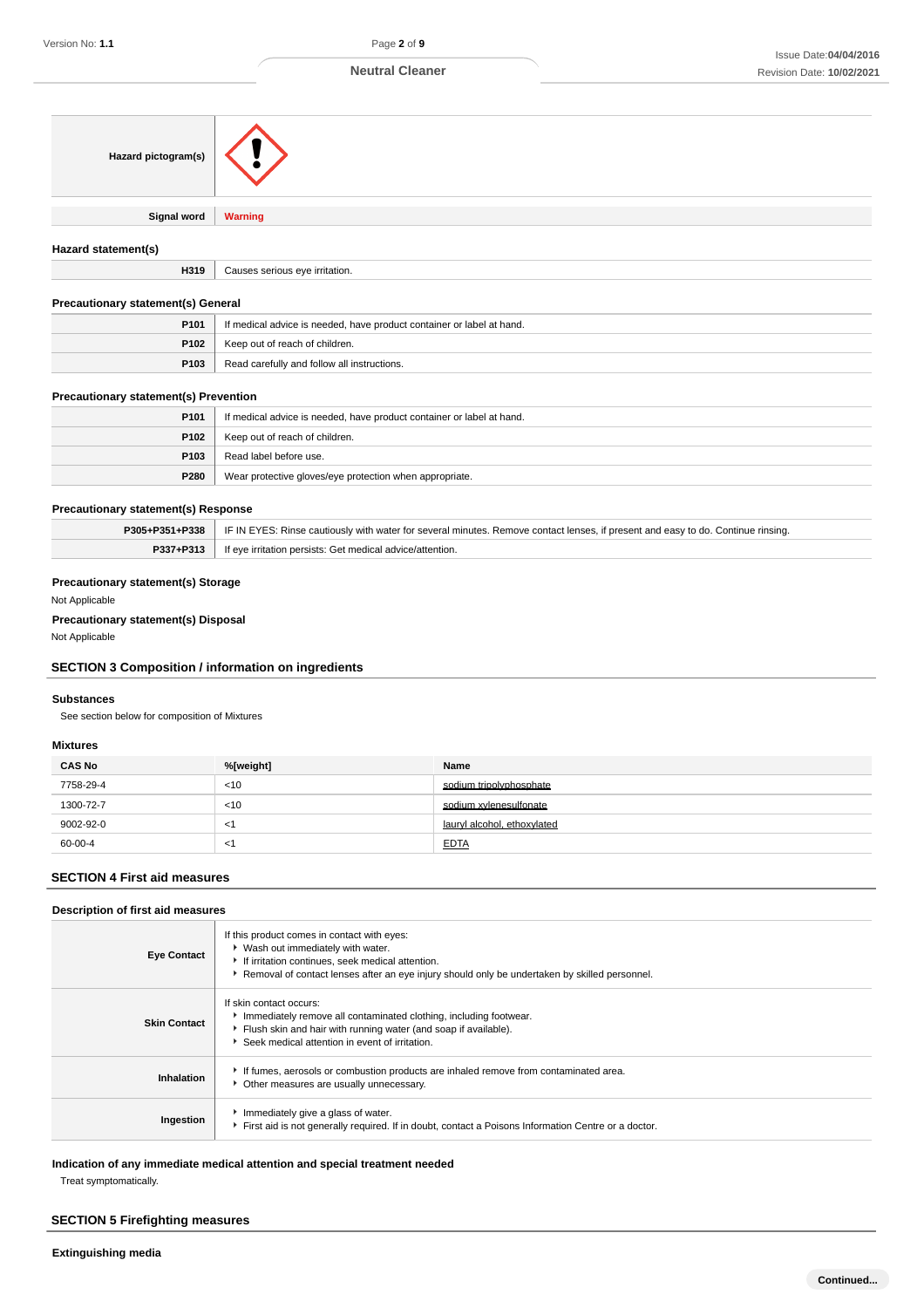There is no restriction on the type of extinguisher which may be used.

Use extinguishing media suitable for surrounding area.

**Special hazards arising from the substrate or mixture**

| <b>Fire Incompatibility</b> | None known. |
|-----------------------------|-------------|
|-----------------------------|-------------|

### **Advice for firefighters**

| <b>Fire Fighting</b>         | Alert Fire Brigade and tell them location and nature of hazard.<br>▶ Wear breathing apparatus plus protective gloves in the event of a fire.<br>▶ Prevent, by any means available, spillage from entering drains or water courses.<br>Use fire fighting procedures suitable for surrounding area.<br>DO NOT approach containers suspected to be hot.<br>Cool fire exposed containers with water spray from a protected location.<br>If safe to do so, remove containers from path of fire.<br>Equipment should be thoroughly decontaminated after use. |
|------------------------------|--------------------------------------------------------------------------------------------------------------------------------------------------------------------------------------------------------------------------------------------------------------------------------------------------------------------------------------------------------------------------------------------------------------------------------------------------------------------------------------------------------------------------------------------------------|
| <b>Fire/Explosion Hazard</b> | • Non combustible.<br>Not considered a significant fire risk, however containers may burn.<br>May emit poisonous fumes.<br>May emit corrosive fumes.                                                                                                                                                                                                                                                                                                                                                                                                   |
| <b>HAZCHEM</b>               | Not Applicable                                                                                                                                                                                                                                                                                                                                                                                                                                                                                                                                         |

### **SECTION 6 Accidental release measures**

### **Personal precautions, protective equipment and emergency procedures**

See section 8

#### **Environmental precautions**

See section 12

### **Methods and material for containment and cleaning up**

| <b>Minor Spills</b> | Environmental hazard - contain spillage.<br>Clean up all spills immediately.<br>Avoid breathing vapours and contact with skin and eyes.<br>▶ Control personal contact with the substance, by using protective equipment.<br>• Contain and absorb spill with sand, earth, inert material or vermiculite.<br>▶ Wipe up.<br>• Place in a suitable, labelled container for waste disposal.                                                                                                                                                                                                                                                                                                                                                                                                                                                                                                 |
|---------------------|----------------------------------------------------------------------------------------------------------------------------------------------------------------------------------------------------------------------------------------------------------------------------------------------------------------------------------------------------------------------------------------------------------------------------------------------------------------------------------------------------------------------------------------------------------------------------------------------------------------------------------------------------------------------------------------------------------------------------------------------------------------------------------------------------------------------------------------------------------------------------------------|
| <b>Major Spills</b> | Environmental hazard - contain spillage.<br>Moderate hazard.<br>• Clear area of personnel and move upwind.<br>Alert Fire Brigade and tell them location and nature of hazard.<br>▶ Wear breathing apparatus plus protective gloves.<br>▶ Prevent, by any means available, spillage from entering drains or water course.<br>Stop leak if safe to do so.<br>Contain spill with sand, earth or vermiculite.<br>Collect recoverable product into labelled containers for recycling.<br>Neutralise/decontaminate residue (see Section 13 for specific agent).<br>• Collect solid residues and seal in labelled drums for disposal.<br>▶ Wash area and prevent runoff into drains.<br>After clean up operations, decontaminate and launder all protective clothing and equipment before storing and re-using.<br>If contamination of drains or waterways occurs, advise emergency services. |

Personal Protective Equipment advice is contained in Section 8 of the SDS.

### **SECTION 7 Handling and storage**

| Precautions for safe handling |                                                                                                                                                                                                                                                                                                                                                                                                                                                                                                                                                                                                                                                                                                                                                                                                                                                                                         |
|-------------------------------|-----------------------------------------------------------------------------------------------------------------------------------------------------------------------------------------------------------------------------------------------------------------------------------------------------------------------------------------------------------------------------------------------------------------------------------------------------------------------------------------------------------------------------------------------------------------------------------------------------------------------------------------------------------------------------------------------------------------------------------------------------------------------------------------------------------------------------------------------------------------------------------------|
| Safe handling                 | Avoid all personal contact, including inhalation.<br>▶ Wear protective clothing when risk of exposure occurs.<br>▶ Use in a well-ventilated area.<br>Avoid contact with moisture.<br>Avoid contact with incompatible materials.<br>When handling, <b>DO NOT</b> eat, drink or smoke.<br>Keep containers securely sealed when not in use.<br>Avoid physical damage to containers.<br>Always wash hands with soap and water after handling.<br>► Work clothes should be laundered separately. Launder contaminated clothing before re-use.<br>▶ Use good occupational work practice.<br>Observe manufacturer's storage and handling recommendations contained within this SDS.<br>Atmosphere should be regularly checked against established exposure standards to ensure safe working conditions are maintained.<br>DO NOT allow clothing wet with material to stay in contact with skin |
| <b>Other information</b>      |                                                                                                                                                                                                                                                                                                                                                                                                                                                                                                                                                                                                                                                                                                                                                                                                                                                                                         |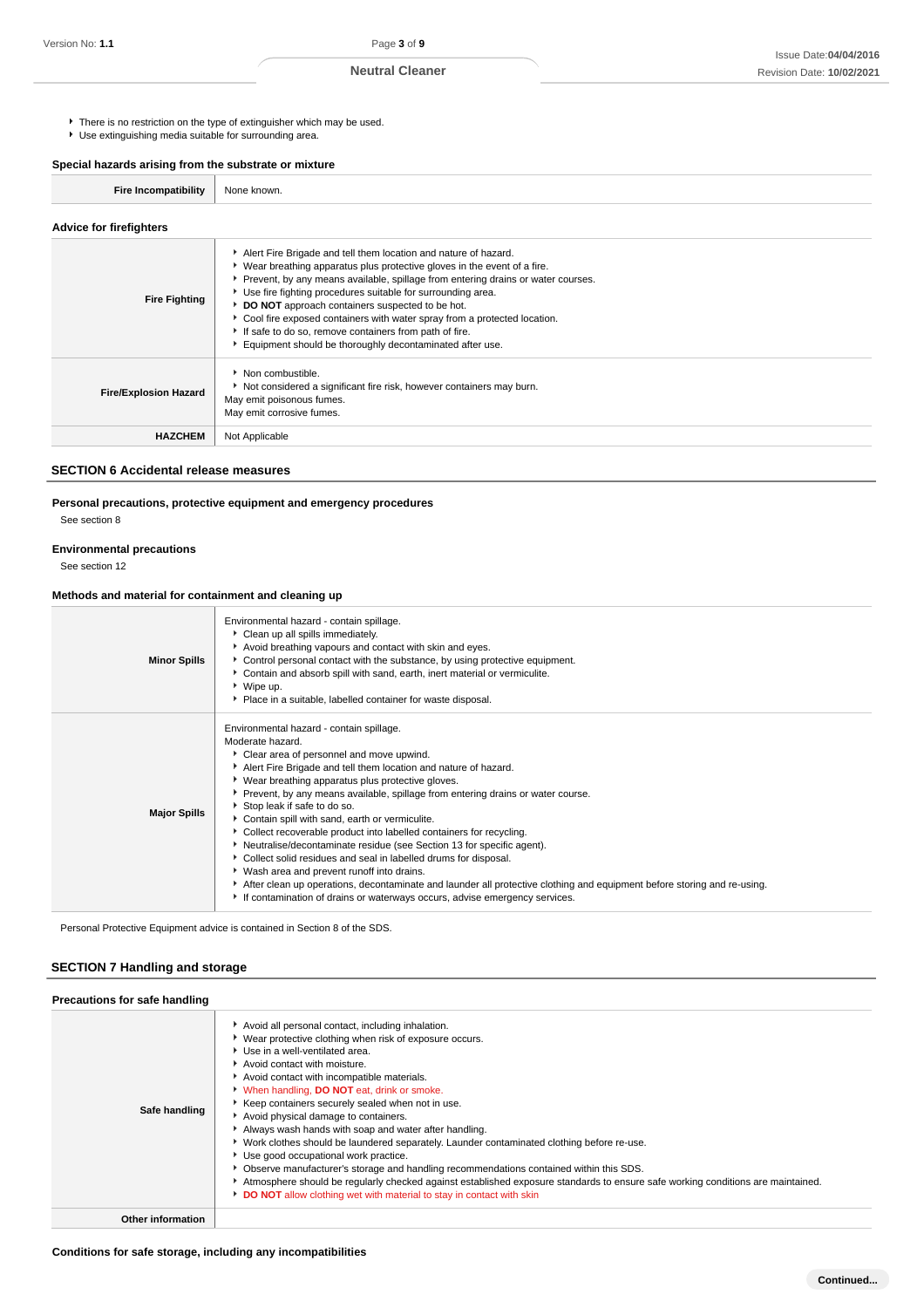| Suitable container             | • Polyethylene or polypropylene container.<br>Packing as recommended by manufacturer (HDPE).<br>▶ Check all containers are clearly labelled and free from leaks. |
|--------------------------------|------------------------------------------------------------------------------------------------------------------------------------------------------------------|
| <b>Storage incompatibility</b> | None known                                                                                                                                                       |

### **SECTION 8 Exposure controls / personal protection**

### **Control parameters**

#### **Occupational Exposure Limits (OEL)** I

**INGREDIENT DATA**

Not Available

### **Emergency Limits**

| Ingredient                           | <b>Material name</b>                                    |                     | TEEL-1                  | TEEL-2            | TEEL-3    |
|--------------------------------------|---------------------------------------------------------|---------------------|-------------------------|-------------------|-----------|
| sodium tripolyphosphate              | Sodium tripolyphosphate                                 |                     | $0.61 \,\mathrm{mg/m3}$ | $6.8$ mg/m $3$    | 620 mg/m3 |
| lauryl alcohol, ethoxylated          | Brij-35; (alpha-Dodecyl-omega-hydroxypoly(oxyethylene)) |                     | $2.9 \text{ mg/m}$      | $31 \text{ mg/m}$ | 200 mg/m3 |
| <b>EDTA</b>                          | Ethylenediaminetetraacetic acid; (EDTA)                 |                     | $4.1 \text{ mg/m}$ 3    | 45 mg/m3          | 200 mg/m3 |
|                                      |                                                         |                     |                         |                   |           |
| Ingredient                           | <b>Original IDLH</b>                                    | <b>Revised IDLH</b> |                         |                   |           |
| sodium tripolyphosphate              | Not Available<br>Not Available                          |                     |                         |                   |           |
| sodium xylenesulfonate               | Not Available<br>Not Available                          |                     |                         |                   |           |
| lauryl alcohol, ethoxylated          | Not Available                                           | Not Available       |                         |                   |           |
| <b>EDTA</b>                          | Not Available                                           | Not Available       |                         |                   |           |
| <b>Occupational Exposure Banding</b> |                                                         |                     |                         |                   |           |

| Ingredient                  | <b>Occupational Exposure Band Rating</b>                                                                                                                                                                                                                                                                                                                                 | <b>Occupational Exposure Band Limit</b> |  |
|-----------------------------|--------------------------------------------------------------------------------------------------------------------------------------------------------------------------------------------------------------------------------------------------------------------------------------------------------------------------------------------------------------------------|-----------------------------------------|--|
| sodium tripolyphosphate     |                                                                                                                                                                                                                                                                                                                                                                          | $\leq$ 0.01 mg/m <sup>3</sup>           |  |
| sodium xylenesulfonate      |                                                                                                                                                                                                                                                                                                                                                                          | $\leq$ 0.01 mg/m <sup>3</sup>           |  |
| lauryl alcohol, ethoxylated |                                                                                                                                                                                                                                                                                                                                                                          | $\leq 0.1$ ppm                          |  |
| <b>EDTA</b>                 |                                                                                                                                                                                                                                                                                                                                                                          | $\leq$ 0.01 mg/m <sup>3</sup>           |  |
| Notes:                      | Occupational exposure banding is a process of assigning chemicals into specific categories or bands based on a chemical's potency and the<br>adverse health outcomes associated with exposure. The output of this process is an occupational exposure band (OEB), which corresponds to a<br>range of exposure concentrations that are expected to protect worker health. |                                         |  |

### **MATERIAL DATA**

### **Exposure controls**

| Appropriate engineering<br>controls | Engineering controls are used to remove a hazard or place a barrier between the worker and the hazard. Well-designed engineering controls can<br>be highly effective in protecting workers and will typically be independent of worker interactions to provide this high level of protection.<br>The basic types of engineering controls are:<br>Process controls which involve changing the way a job activity or process is done to reduce the risk.<br>Enclosure and/or isolation of emission source which keeps a selected hazard 'physically' away from the worker and ventilation that strategically<br>'adds' and 'removes' air in the work environment. Ventilation can remove or dilute an air contaminant if designed properly. The design of a<br>ventilation system must match the particular process and chemical or contaminant in use.<br>Employers may need to use multiple types of controls to prevent employee overexposure.<br>General exhaust is adequate under normal operating conditions. If risk of overexposure exists, wear SAA approved respirator. Correct fit is<br>essential to obtain adequate protection. Provide adequate ventilation in warehouse or closed storage areas. |
|-------------------------------------|---------------------------------------------------------------------------------------------------------------------------------------------------------------------------------------------------------------------------------------------------------------------------------------------------------------------------------------------------------------------------------------------------------------------------------------------------------------------------------------------------------------------------------------------------------------------------------------------------------------------------------------------------------------------------------------------------------------------------------------------------------------------------------------------------------------------------------------------------------------------------------------------------------------------------------------------------------------------------------------------------------------------------------------------------------------------------------------------------------------------------------------------------------------------------------------------------------------|
| <b>Personal protection</b>          |                                                                                                                                                                                                                                                                                                                                                                                                                                                                                                                                                                                                                                                                                                                                                                                                                                                                                                                                                                                                                                                                                                                                                                                                               |
| Eye and face protection             | Safety glasses with side shields.<br>Chemical goggles.<br>Contact lenses may pose a special hazard; soft contact lenses may absorb and concentrate irritants. A written policy document, describing<br>the wearing of lenses or restrictions on use, should be created for each workplace or task. This should include a review of lens absorption<br>and adsorption for the class of chemicals in use and an account of injury experience. Medical and first-aid personnel should be trained in<br>their removal and suitable equipment should be readily available. In the event of chemical exposure, begin eye irrigation immediately and<br>remove contact lens as soon as practicable. Lens should be removed at the first signs of eye redness or irritation - lens should be removed in<br>a clean environment only after workers have washed hands thoroughly. [CDC NIOSH Current Intelligence Bulletin 59], [AS/NZS 1336 or<br>national equivalent]                                                                                                                                                                                                                                                 |
| <b>Skin protection</b>              | See Hand protection below                                                                                                                                                                                                                                                                                                                                                                                                                                                                                                                                                                                                                                                                                                                                                                                                                                                                                                                                                                                                                                                                                                                                                                                     |
| Hands/feet protection               | ▶ Wear chemical protective gloves, e.g. PVC.<br>NOTE:<br>The material may produce skin sensitisation in predisposed individuals. Care must be taken, when removing gloves and other protective<br>equipment, to avoid all possible skin contact.<br>Contaminated leather items, such as shoes, belts and watch-bands should be removed and destroyed.<br>The selection of suitable gloves does not only depend on the material, but also on further marks of quality which vary from manufacturer to<br>manufacturer. Where the chemical is a preparation of several substances, the resistance of the glove material can not be calculated in advance<br>and has therefore to be checked prior to the application.<br>The exact break through time for substances has to be obtained from the manufacturer of the protective gloves and has to be observed when                                                                                                                                                                                                                                                                                                                                              |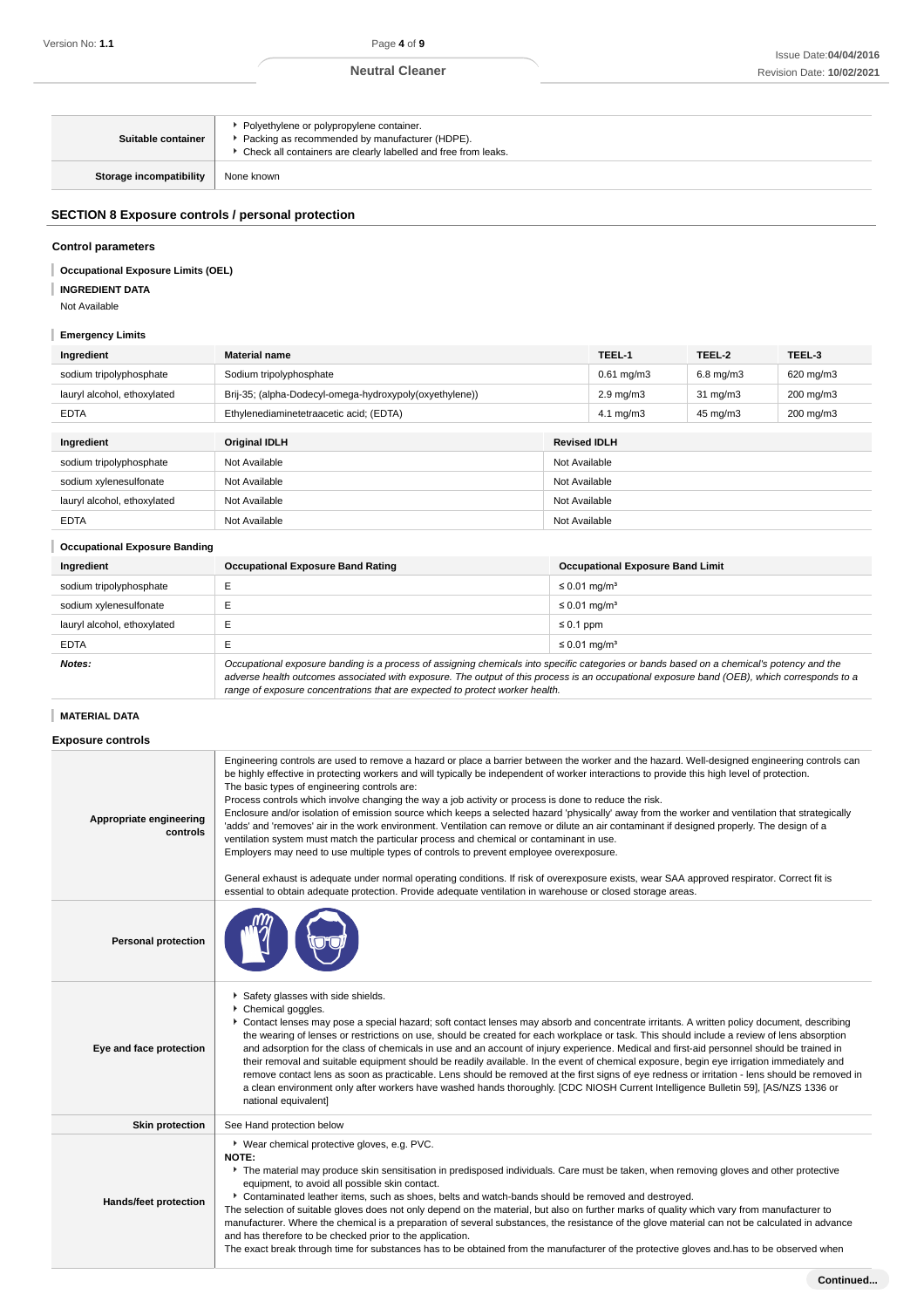|                        | making a final choice.<br>Suitability and durability of glove type is dependent on usage. Important factors in the selection of gloves include:<br>r frequency and duration of contact,<br>chemical resistance of glove material,<br><sup>t</sup> glove thickness and                                                                                                                                                                                                                                                                                                                                                                                                                                                                                                                                                                                                                                                                                          |
|------------------------|----------------------------------------------------------------------------------------------------------------------------------------------------------------------------------------------------------------------------------------------------------------------------------------------------------------------------------------------------------------------------------------------------------------------------------------------------------------------------------------------------------------------------------------------------------------------------------------------------------------------------------------------------------------------------------------------------------------------------------------------------------------------------------------------------------------------------------------------------------------------------------------------------------------------------------------------------------------|
|                        | • dexterity<br>Select gloves tested to a relevant standard (e.g. Europe EN 374, US F739, AS/NZS 2161.1 or national equivalent).<br>▶ When prolonged or frequently repeated contact may occur, a glove with a protection class of 5 or higher (breakthrough time greater than 240<br>minutes according to EN 374, AS/NZS 2161.10.1 or national equivalent) is recommended.<br>► When only brief contact is expected, a glove with a protection class of 3 or higher (breakthrough time greater than 60 minutes according to<br>EN 374, AS/NZS 2161.10.1 or national equivalent) is recommended.<br>Some glove polymer types are less affected by movement and this should be taken into account when considering gloves for long-term use.<br>Contaminated gloves should be replaced.<br>Gloves must only be worn on clean hands. After using gloves, hands should be washed and dried thoroughly. Application of a non-perfumed<br>moisturiser is recommended. |
| <b>Body protection</b> | See Other protection below                                                                                                                                                                                                                                                                                                                                                                                                                                                                                                                                                                                                                                                                                                                                                                                                                                                                                                                                     |
| Other protection       | <b>Barrier cream.</b><br>Skin cleansing cream.<br>▶ Eye wash unit.                                                                                                                                                                                                                                                                                                                                                                                                                                                                                                                                                                                                                                                                                                                                                                                                                                                                                             |

## **SECTION 9 Physical and chemical properties**

### **Information on basic physical and chemical properties**

| Appearance                                      | Clear Yellow Liquid |                                            |               |
|-------------------------------------------------|---------------------|--------------------------------------------|---------------|
|                                                 |                     |                                            |               |
| <b>Physical state</b>                           | Liquid              | Relative density (Water = $1$ )            | $1.04 - 1.06$ |
| Odour                                           | Not Available       | Partition coefficient n-octanol<br>/ water | Not Available |
| <b>Odour threshold</b>                          | Not Available       | Auto-ignition temperature (°C)             | Not Available |
| pH (as supplied)                                | $7 - 8$             | <b>Decomposition temperature</b>           | Not Available |
| Melting point / freezing point<br>(°C)          | Not Available       | Viscosity (cSt)                            | Not Available |
| Initial boiling point and boiling<br>range (°C) | Not Available       | Molecular weight (g/mol)                   | Not Available |
| Flash point (°C)                                | Not Available       | <b>Taste</b>                               | Not Available |
| <b>Evaporation rate</b>                         | Not Available       | <b>Explosive properties</b>                | Not Available |
| Flammability                                    | Non Flammable       | <b>Oxidising properties</b>                | Not Available |
| Upper Explosive Limit (%)                       | Not Available       | Surface Tension (dyn/cm or<br>$mN/m$ )     | Not Available |
| Lower Explosive Limit (%)                       | Not Available       | <b>Volatile Component (%vol)</b>           | Not Available |
| Vapour pressure (kPa)                           | Not Available       | Gas group                                  | Not Available |
| Solubility in water                             | Miscible            | pH as a solution (1%)                      | Not Available |
| Vapour density $(Air = 1)$                      | Not Available       | VOC g/L                                    | Not Available |

### **SECTION 10 Stability and reactivity**

| <b>Reactivity</b>                     | See section 7                                                                                                                      |
|---------------------------------------|------------------------------------------------------------------------------------------------------------------------------------|
| <b>Chemical stability</b>             | • Unstable in the presence of incompatible materials.<br>Product is considered stable.<br>Hazardous polymerisation will not occur. |
| Possibility of hazardous<br>reactions | See section 7                                                                                                                      |
| <b>Conditions to avoid</b>            | See section 7                                                                                                                      |
| Incompatible materials                | See section 7                                                                                                                      |
| Hazardous decomposition<br>products   | See section 5                                                                                                                      |

### **SECTION 11 Toxicological information**

### **Information on toxicological effects**

| <b>Inhaled</b> | The material is not thought to produce adverse health effects or irritation of the respiratory tract (as classified by EC Directives using animal<br>models). Nevertheless, good hygiene practice requires that exposure be kept to a minimum and that suitable control measures be used in an<br>occupational setting. |
|----------------|-------------------------------------------------------------------------------------------------------------------------------------------------------------------------------------------------------------------------------------------------------------------------------------------------------------------------|
|----------------|-------------------------------------------------------------------------------------------------------------------------------------------------------------------------------------------------------------------------------------------------------------------------------------------------------------------------|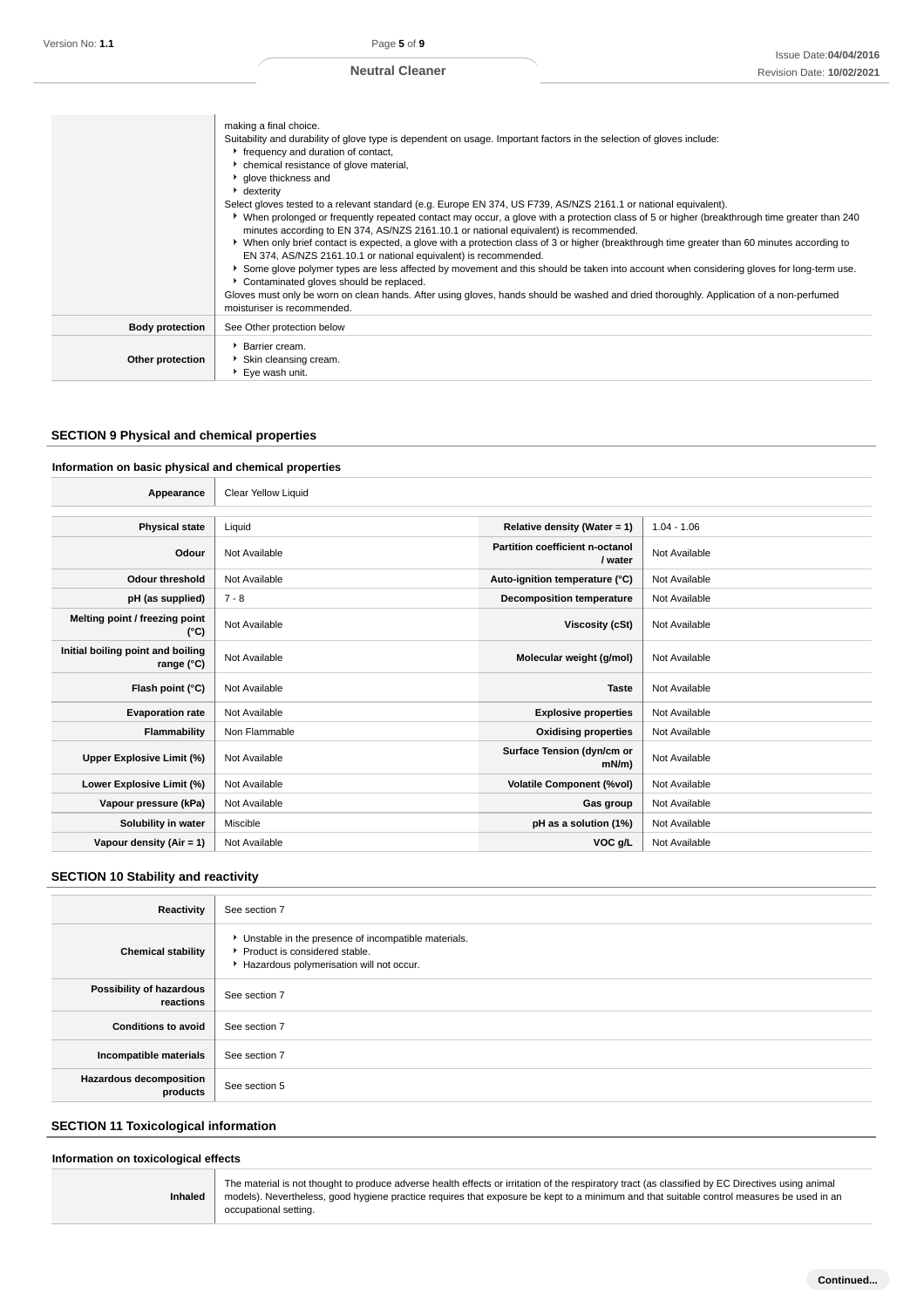the control of the control of the control of

٦

| Ingestion           | The material has NOT been classified by EC Directives or other classification systems as 'harmful by ingestion'. This is because of the lack of<br>corroborating animal or human evidence. The material may still be damaging to the health of the individual, following ingestion, especially where<br>pre-existing organ (e.g liver, kidney) damage is evident. Present definitions of harmful or toxic substances are generally based on doses<br>producing mortality rather than those producing morbidity (disease, ill-health). Gastrointestinal tract discomfort may produce nausea and<br>vomiting. In an occupational setting however, ingestion of insignificant quantities is not thought to be cause for concern.                                                                                                                                                                                                                                                                                                                         |
|---------------------|-------------------------------------------------------------------------------------------------------------------------------------------------------------------------------------------------------------------------------------------------------------------------------------------------------------------------------------------------------------------------------------------------------------------------------------------------------------------------------------------------------------------------------------------------------------------------------------------------------------------------------------------------------------------------------------------------------------------------------------------------------------------------------------------------------------------------------------------------------------------------------------------------------------------------------------------------------------------------------------------------------------------------------------------------------|
| <b>Skin Contact</b> | The material is not thought to produce adverse health effects or skin irritation following contact (as classified by EC Directives using animal<br>models). Nevertheless, good hygiene practice requires that exposure be kept to a minimum and that suitable gloves be used in an occupational<br>setting.<br>Open cuts, abraded or irritated skin should not be exposed to this material<br>Entry into the blood-stream through, for example, cuts, abrasions, puncture wounds or lesions, may produce systemic injury with harmful effects.<br>Examine the skin prior to the use of the material and ensure that any external damage is suitably protected.                                                                                                                                                                                                                                                                                                                                                                                        |
| Eye                 | Although the liquid is not thought to be an irritant (as classified by EC Directives), direct contact with the eye may produce transient discomfort<br>characterised by tearing or conjunctival redness (as with windburn).                                                                                                                                                                                                                                                                                                                                                                                                                                                                                                                                                                                                                                                                                                                                                                                                                           |
| <b>Chronic</b>      | Limited evidence suggests that repeated or long-term occupational exposure may produce cumulative health effects involving organs or<br>biochemical systems.<br>Limited evidence shows that inhalation of the material is capable of inducing a sensitisation reaction in a significant number of individuals at a<br>greater frequency than would be expected from the response of a normal population.<br>Pulmonary sensitisation, resulting in hyperactive airway dysfunction and pulmonary allergy may be accompanied by fatigue, malaise and aching.<br>Significant symptoms of exposure may persist for extended periods, even after exposure ceases. Symptoms can be activated by a variety of<br>nonspecific environmental stimuli such as automobile exhaust, perfumes and passive smoking.<br>There exists limited evidence that shows that skin contact with the material is capable either of inducing a sensitisation reaction in a significant<br>number of individuals, and/or of producing positive response in experimental animals. |

| <b>Neutral Cleaner</b>      | <b>TOXICITY</b>                                                                                                                                                                                                                 |                                                      | <b>IRRITATION</b>                                    |                   |  |
|-----------------------------|---------------------------------------------------------------------------------------------------------------------------------------------------------------------------------------------------------------------------------|------------------------------------------------------|------------------------------------------------------|-------------------|--|
|                             | Not Available<br>Not Available                                                                                                                                                                                                  |                                                      |                                                      |                   |  |
|                             |                                                                                                                                                                                                                                 |                                                      |                                                      |                   |  |
|                             | <b>TOXICITY</b>                                                                                                                                                                                                                 |                                                      |                                                      | <b>IRRITATION</b> |  |
| sodium tripolyphosphate     | Dermal (rabbit) LD50: >3160 mg/kg <sup>[2]</sup>                                                                                                                                                                                |                                                      |                                                      | Not Available     |  |
|                             | Oral(Rat) LD50; >2000 mg/kg[1]                                                                                                                                                                                                  |                                                      |                                                      |                   |  |
|                             |                                                                                                                                                                                                                                 |                                                      |                                                      |                   |  |
|                             | <b>TOXICITY</b>                                                                                                                                                                                                                 |                                                      | <b>IRRITATION</b>                                    |                   |  |
| sodium xylenesulfonate      | Oral(Rat) LD50; >10 mg/kg <sup>[2]</sup>                                                                                                                                                                                        |                                                      | Eye: adverse effect observed (irritating)[1]         |                   |  |
|                             |                                                                                                                                                                                                                                 | Skin: no adverse effect observed (not irritating)[1] |                                                      |                   |  |
|                             |                                                                                                                                                                                                                                 |                                                      |                                                      |                   |  |
|                             | <b>TOXICITY</b>                                                                                                                                                                                                                 | <b>IRRITATION</b>                                    |                                                      |                   |  |
|                             | dermal (rat) LD50: >2000 mg/kg[1]<br>Eye (rabbit): 0.75 mg/24h SEVERE                                                                                                                                                           |                                                      |                                                      |                   |  |
|                             | Oral(Rat) LD50; 1000 mg/kg[1]<br>Eye (rabbit): 100 mg                                                                                                                                                                           |                                                      |                                                      |                   |  |
| lauryl alcohol, ethoxylated |                                                                                                                                                                                                                                 | Eye: adverse effect observed (irritating)[1]         |                                                      |                   |  |
|                             |                                                                                                                                                                                                                                 | Skin (rabbit): 500 mg/24h mild                       |                                                      |                   |  |
|                             |                                                                                                                                                                                                                                 |                                                      | Skin (rabbit): 75 mg/24h mild                        |                   |  |
|                             |                                                                                                                                                                                                                                 |                                                      | Skin: no adverse effect observed (not irritating)[1] |                   |  |
|                             |                                                                                                                                                                                                                                 |                                                      |                                                      |                   |  |
| <b>EDTA</b>                 | <b>TOXICITY</b>                                                                                                                                                                                                                 |                                                      |                                                      | <b>IRRITATION</b> |  |
|                             | Oral(Rat) LD50; >2000 mg/kg <sup>[2]</sup>                                                                                                                                                                                      |                                                      |                                                      | Not Available     |  |
| Legend:                     | 1. Value obtained from Europe ECHA Registered Substances - Acute toxicity 2.* Value obtained from manufacturer's SDS. Unless otherwise<br>specified data extracted from RTECS - Register of Toxic Effect of chemical Substances |                                                      |                                                      |                   |  |

| <b>Acute Toxicity</b>                       | ×            | Carcinogenicity                 | ×                                                                                                  |
|---------------------------------------------|--------------|---------------------------------|----------------------------------------------------------------------------------------------------|
| <b>Skin Irritation/Corrosion</b>            | ×            | Reproductivity                  | ×                                                                                                  |
| <b>Serious Eye Damage/Irritation</b>        | $\checkmark$ | <b>STOT - Single Exposure</b>   | ×                                                                                                  |
| <b>Respiratory or Skin</b><br>sensitisation | ж            | <b>STOT - Repeated Exposure</b> | ×                                                                                                  |
| <b>Mutagenicity</b>                         | ×            | <b>Aspiration Hazard</b>        | ×                                                                                                  |
|                                             |              | Legend:                         | $\blacktriangleright$ - Data either not available or does not fill the criteria for classification |

 $\blacktriangleright$  – Data available to make classification

### **SECTION 12 Ecological information**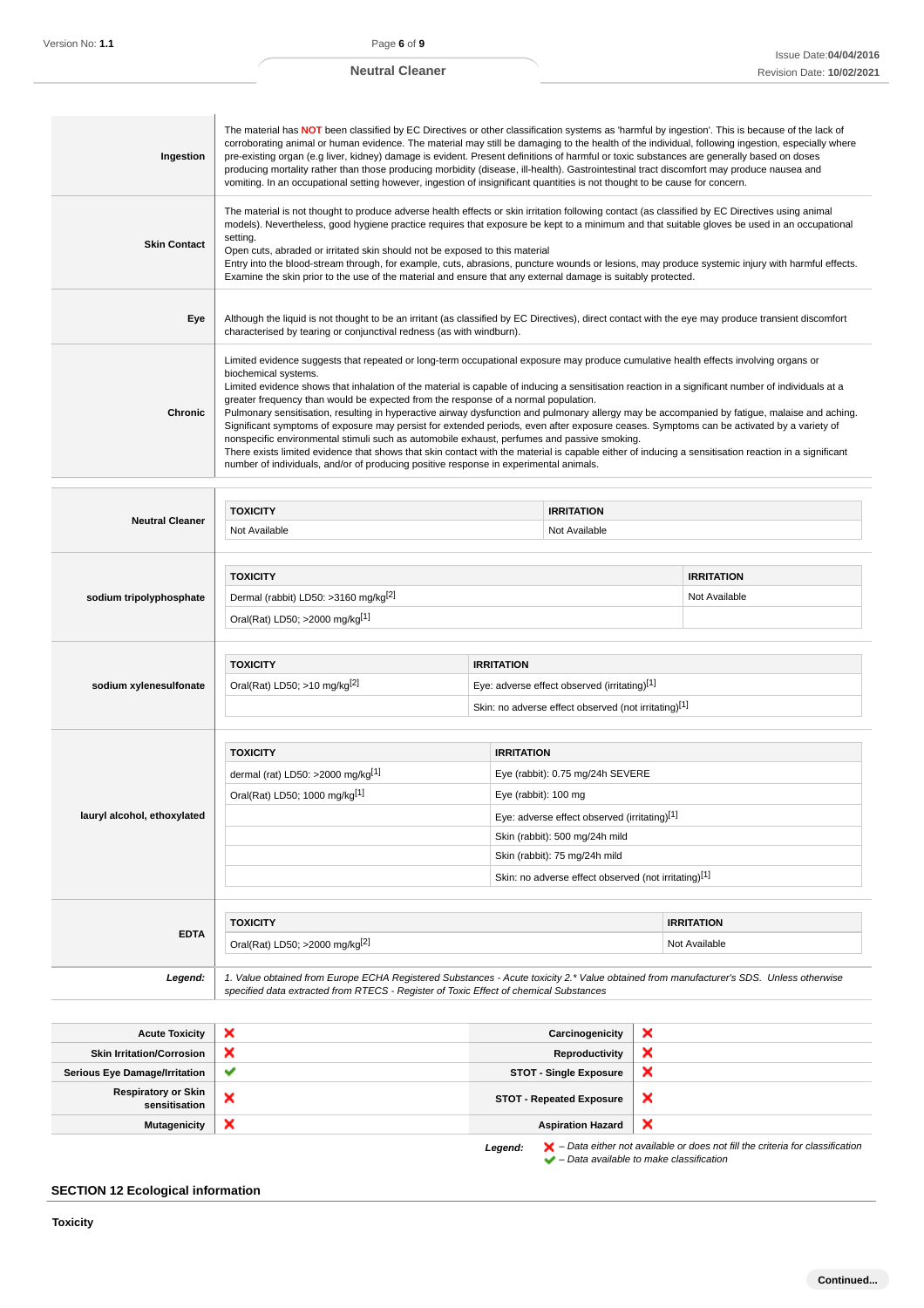|                             | Endpoint        |               | <b>Test Duration (hr)</b> |                | <b>Species</b>                | Value         |                  | Source |                         |  |
|-----------------------------|-----------------|---------------|---------------------------|----------------|-------------------------------|---------------|------------------|--------|-------------------------|--|
| <b>Neutral Cleaner</b>      | Not Available   | Not Available |                           |                | Not Available                 | Not Available |                  |        | Not Available           |  |
|                             |                 |               |                           |                |                               |               |                  |        |                         |  |
|                             | Endpoint        |               | <b>Test Duration (hr)</b> | <b>Species</b> |                               |               | Value            |        | <b>Source</b>           |  |
| sodium tripolyphosphate     | EC50            | 48            |                           | Crustacea      |                               |               | >70.7-<101.3mg/L |        | $\overline{2}$          |  |
|                             | EC50            | 96            |                           |                | Algae or other aquatic plants |               | 69.2mg/L         |        |                         |  |
|                             |                 |               |                           |                |                               |               |                  |        |                         |  |
|                             | Endpoint        |               | <b>Test Duration (hr)</b> | <b>Species</b> |                               |               | Value            |        | Source                  |  |
|                             | <b>LC50</b>     | 96            |                           | Fish           |                               |               | >1000mg/L        |        | 2                       |  |
|                             | EC50            | 48            |                           | Crustacea      |                               |               | >40.3mg/L        |        | $\overline{2}$          |  |
| sodium xylenesulfonate      | EC50            | 96            |                           |                | Algae or other aquatic plants |               | $>=230$ mg/L     |        | $\overline{2}$          |  |
|                             | EC <sub>0</sub> | 48            |                           | Crustacea      |                               |               | 35mg/L           |        | $\overline{2}$          |  |
|                             | <b>NOEC</b>     | 96            |                           |                | Algae or other aquatic plants |               | 31mg/L           |        | $\overline{2}$          |  |
|                             |                 |               |                           |                |                               |               |                  |        |                         |  |
|                             |                 |               |                           |                |                               |               |                  |        |                         |  |
|                             | Endpoint        |               | <b>Test Duration (hr)</b> |                | <b>Species</b>                |               | Value            |        | Source                  |  |
|                             | <b>LC50</b>     | 96            |                           | Fish           | Crustacea                     |               | 5.849mg/L        |        | $\overline{\mathbf{c}}$ |  |
| lauryl alcohol, ethoxylated | EC50            | 48            |                           |                | Algae or other aquatic plants |               | $1.2$ mg/L       |        | 5                       |  |
|                             | EC50            | 72            |                           |                | Fish                          |               | 0.237mg/L        |        | $\overline{c}$          |  |
|                             | <b>BCF</b>      | 72            |                           |                | Crustacea                     |               | $1-mg/L$         |        | $\overline{4}$          |  |
|                             | <b>NOEC</b>     | 504           |                           |                |                               |               | $0.144$ mg/L     |        | $\overline{2}$          |  |
|                             |                 |               |                           |                |                               |               |                  |        |                         |  |
|                             | <b>Endpoint</b> |               | <b>Test Duration (hr)</b> | <b>Species</b> |                               |               | Value            |        | Source                  |  |
|                             | <b>LC50</b>     | 96            |                           | Fish           |                               |               | -34-62mg/L       |        | 4                       |  |
|                             | <b>EC50</b>     | 48            |                           |                | Crustacea                     |               | 113-mg/L         |        | 4                       |  |
| <b>EDTA</b>                 | EC50            | 72            |                           |                | Algae or other aquatic plants |               | $=1.01$ mg/L     |        | 1                       |  |
|                             | <b>BCF</b>      | 120           |                           | Fish           |                               |               | $0.76$ -mg/L     |        | 4                       |  |
|                             | EC10            | 72            |                           |                | Algae or other aquatic plants |               | $=0.48$ mg/L     |        | $\mathbf{1}$            |  |
|                             | <b>NOEC</b>     | 72            |                           |                | Algae or other aquatic plants |               | $=0.39$ mg/L     |        | 1                       |  |
|                             |                 |               |                           |                |                               |               |                  |        |                         |  |

On the basis of available evidence concerning either toxicity, persistence, potential to accumulate and or observed environmental fate and behaviour, the material may present a danger, immediate or long-term and /or delayed, to the structure and/ or functioning of natural ecosystems. **DO NOT** discharge into sewer or waterways.

### **Persistence and degradability**

| Ingredient                  | Persistence: Water/Soil | <b>Persistence: Air</b> |
|-----------------------------|-------------------------|-------------------------|
| lauryl alcohol, ethoxylated | LOW                     | LOW                     |
| <b>EDTA</b>                 | LOW<br>$\sim$ $\sim$    | LOW                     |

### **Ingredient Bioaccumulation Bioaccumulative potential** lauryl alcohol, ethoxylated LOW (LogKOW = 3.6722) EDTA LOW (BCF = 123)

### **Mobility in soil**

| Ingredient                  | <b>Mobility</b>      |
|-----------------------------|----------------------|
| lauryl alcohol, ethoxylated | $LOW (KOC = 10)$     |
| <b>EDTA</b>                 | LOW ( $KOC = 1046$ ) |

### **SECTION 13 Disposal considerations**

| Waste treatment methods      |                                                                                                                                                                                                                                                                                                                            |
|------------------------------|----------------------------------------------------------------------------------------------------------------------------------------------------------------------------------------------------------------------------------------------------------------------------------------------------------------------------|
| Product / Packaging disposal | Legislation addressing waste disposal requirements may differ by country, state and/ or territory. Each user must refer to laws operating in their<br>area. In some areas, certain wastes must be tracked.<br>A Hierarchy of Controls seems to be common - the user should investigate:<br>Reduction<br>Reuse<br>Recvclina |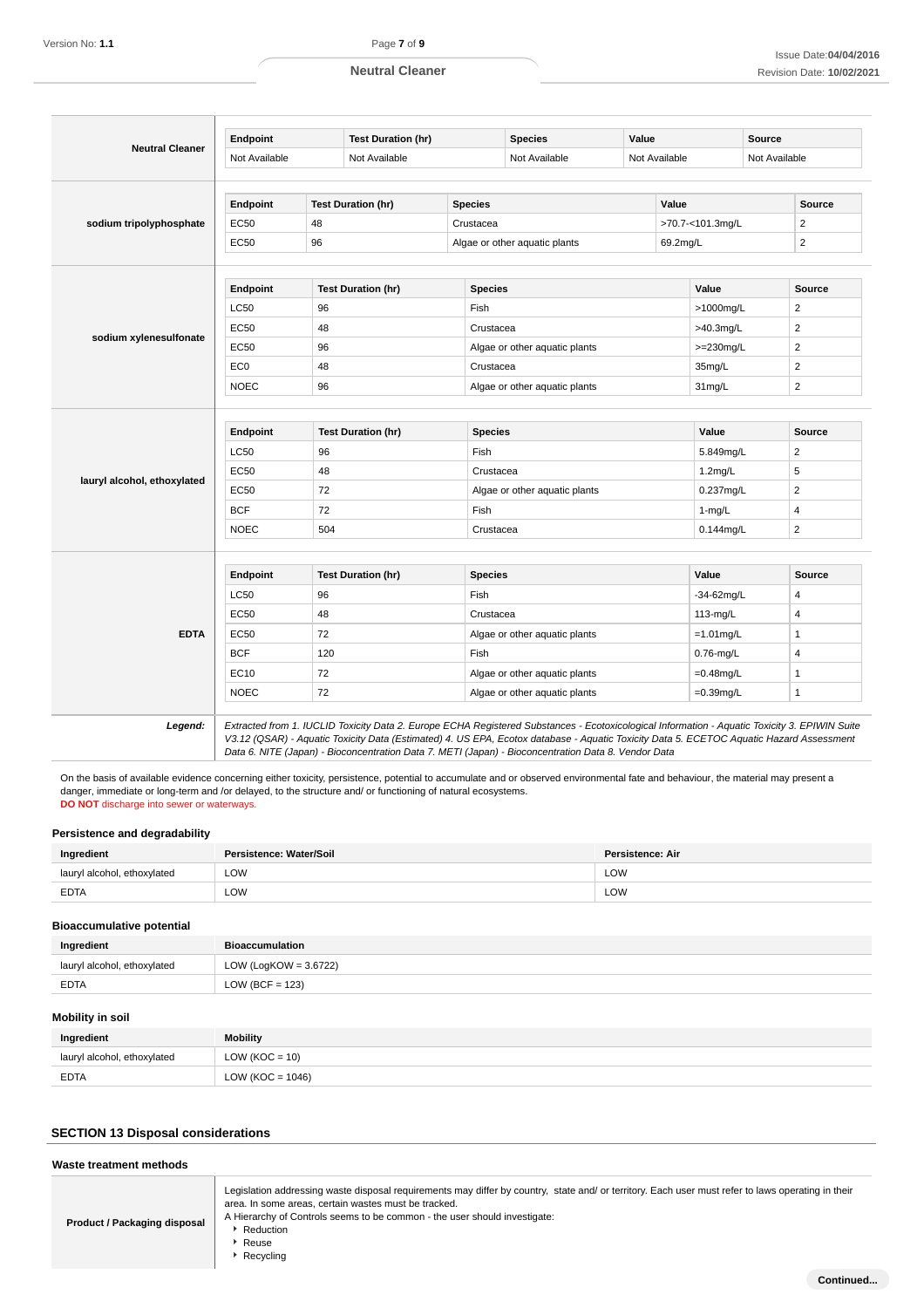#### **SECTION 14 Transport information**

#### **Labels Required**

| <b>NO</b> |
|-----------|
| .<br>___  |

### **Land transport (ADG): NOT REGULATED FOR TRANSPORT OF DANGEROUS GOODS**

#### **Air transport (ICAO-IATA / DGR): NOT REGULATED FOR TRANSPORT OF DANGEROUS GOODS**

### **Sea transport (IMDG-Code / GGVSee): NOT REGULATED FOR TRANSPORT OF DANGEROUS GOODS**

### **Transport in bulk according to Annex II of MARPOL and the IBC code**

### Not Applicable

### **Transport in bulk in accordance with MARPOL Annex V and the IMSBC Code**

| <b>Product name</b>         | Group         |
|-----------------------------|---------------|
| sodium tripolyphosphate     | Not Available |
| sodium xylenesulfonate      | Not Available |
| lauryl alcohol, ethoxylated | Not Available |
| <b>EDTA</b>                 | Not Available |

#### **Transport in bulk in accordance with the ICG Code**

| <b>Product name</b>         | <b>Ship Type</b> |
|-----------------------------|------------------|
| sodium tripolyphosphate     | Not Available    |
| sodium xylenesulfonate      | Not Available    |
| lauryl alcohol, ethoxylated | Not Available    |
| <b>EDTA</b>                 | Not Available    |

### **SECTION 15 Regulatory information**

#### **Safety, health and environmental regulations / legislation specific for the substance or mixture**

### **sodium tripolyphosphate is found on the following regulatory lists**

Australian Inventory of Industrial Chemicals (AIIC)

# **sodium xylenesulfonate is found on the following regulatory lists**

### Australia Hazardous Chemical Information System (HCIS) - Hazardous Chemicals Australian Inventory of Industrial Chemicals (AIIC)

### **lauryl alcohol, ethoxylated is found on the following regulatory lists**

Australia Standard for the Uniform Scheduling of Medicines and Poisons (SUSMP) - Schedule 2

Australia Standard for the Uniform Scheduling of Medicines and Poisons (SUSMP) - Schedule 3

#### I **EDTA is found on the following regulatory lists**

Australia Hazardous Chemical Information System (HCIS) - Hazardous Chemicals Australia Standard for the Uniform Scheduling of Medicines and Poisons (SUSMP) - Schedule 4

### **National Inventory Status**

Australia Standard for the Uniform Scheduling of Medicines and Poisons (SUSMP) - Schedule 4 Australian Inventory of Industrial Chemicals (AIIC)

Australian Inventory of Industrial Chemicals (AIIC)

| <b>Status</b>                                                                           |
|-----------------------------------------------------------------------------------------|
| Yes                                                                                     |
| Yes                                                                                     |
| No (sodium tripolyphosphate; sodium xylenesulfonate; lauryl alcohol, ethoxylated; EDTA) |
| Yes                                                                                     |
| Yes                                                                                     |
|                                                                                         |